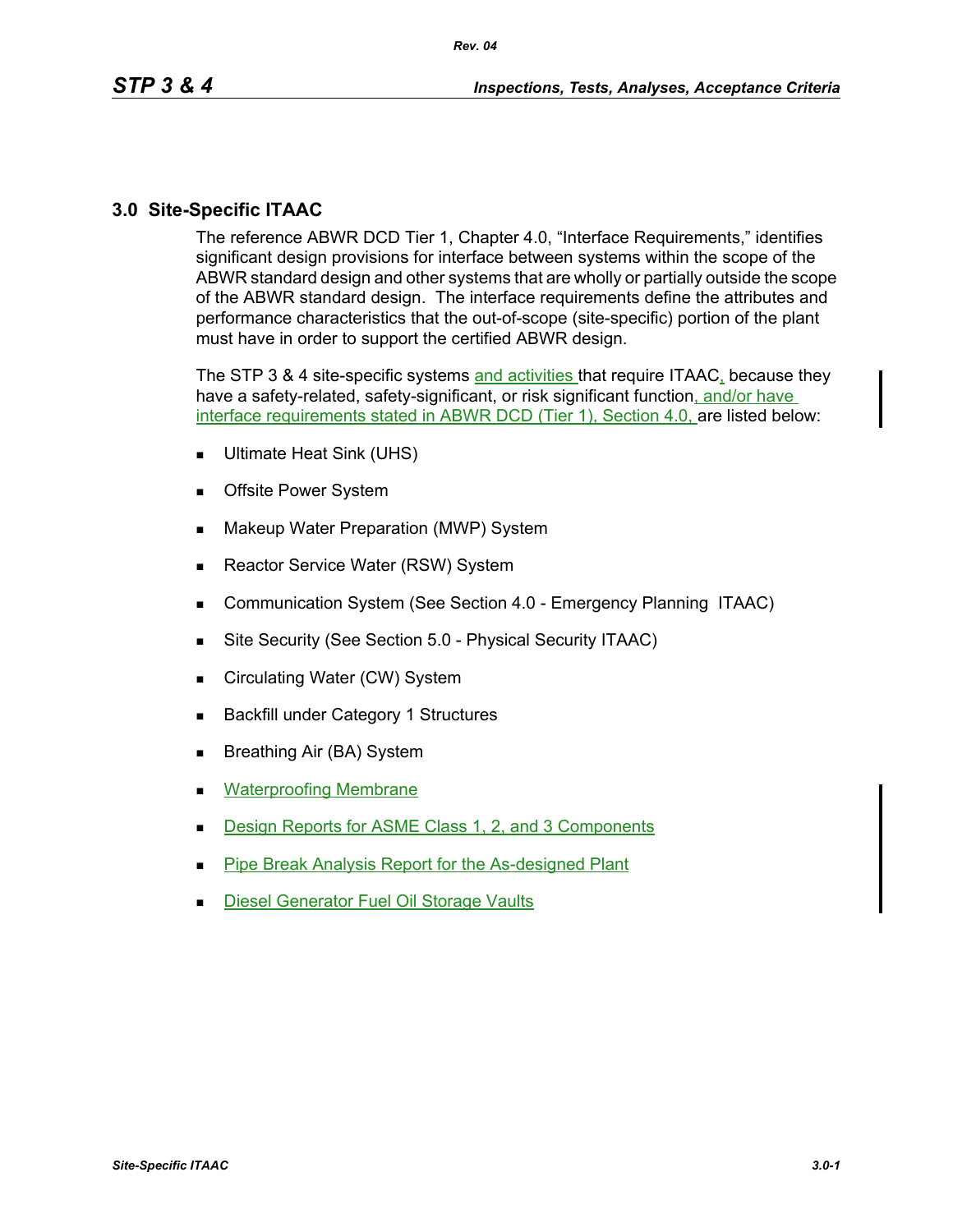| Table 3.0-1 Ultimate Heat Sink (UHS) |  |  |  |  |
|--------------------------------------|--|--|--|--|
|--------------------------------------|--|--|--|--|

| <b>Design Requirement</b>                                                                                                                                                                                                                                                                                                                                                                                                                                                                                       | <b>Inspections, Tests, Analyses</b>                                                                                                                                                                                                                                                                                                                                                                                                                                                                                                     | <b>Acceptance Criteria</b>                                                                                                                                                                                                                                                                                                                                        |
|-----------------------------------------------------------------------------------------------------------------------------------------------------------------------------------------------------------------------------------------------------------------------------------------------------------------------------------------------------------------------------------------------------------------------------------------------------------------------------------------------------------------|-----------------------------------------------------------------------------------------------------------------------------------------------------------------------------------------------------------------------------------------------------------------------------------------------------------------------------------------------------------------------------------------------------------------------------------------------------------------------------------------------------------------------------------------|-------------------------------------------------------------------------------------------------------------------------------------------------------------------------------------------------------------------------------------------------------------------------------------------------------------------------------------------------------------------|
| 1. The basic configuration of the<br>UHS is as shown on Figure 3.0-1.                                                                                                                                                                                                                                                                                                                                                                                                                                           | 1. Inspections of the as-built<br>system will be conducted.                                                                                                                                                                                                                                                                                                                                                                                                                                                                             | 1. The as-built UHS conforms with<br>the basic configuration shown on<br>Figure 3.0-1.                                                                                                                                                                                                                                                                            |
| 2. The UHS has sufficient cooling<br>water to supply the RSW system<br>for normal plant operation and to<br>permit safe shutdown and<br>cooldown of the plant and<br>maintain the plant in a safe<br>shutdown condition for for at least<br>30 days following a design-basis<br>event without makeup water to the<br>UHS. The water level at the end of<br>the 30-day period must still be<br>adequate to provide the required<br>suction head to the RSW pumps<br>when operating at their design<br>flow rate. | 2.(a) An analysis will be performed<br>which shows that the UHS has<br>sufficient volume and surface area<br>to meet the cooling requirements<br>to permit cooldown and maintain<br>the plant in a safe shutdown<br>condition for at least 30 days<br>following design basis accidents<br>without any makeup water to the<br>UHS. The analysis will also show<br>that there is sufficient water level<br>at the end of the 30 days to<br>provide adequate suction head to<br>the RSW pumps when operating<br>at their design flow rate. | 2.(a) A report exists which<br>concludes that the UHS is capable<br>of supplying the RSW system for<br>normal plant operation and permit<br>safe shutdown and cooldown of<br>the plant and maintain the plant in<br>safe shutdown condition without<br>makeup for 30 days following a<br>design basis accident.                                                   |
|                                                                                                                                                                                                                                                                                                                                                                                                                                                                                                                 | 2.(b) Inspections will be performed<br>of the UHS configuration.                                                                                                                                                                                                                                                                                                                                                                                                                                                                        | $(2.(b)(i)$ The minimum surface area<br>and capacity of the UHS above<br>the suction lines are 34,240<br>square feet and 2,165,500 cubic<br>feet, respectively at the UHS basin<br>low-low level.<br>2.(b)(ii) The centerline elevation of<br>the RSW pump suction lines are<br>at a maximum Elev. 3.352.44 m<br>MSL at the interface with the UHS<br>basin wall. |
| 3.(a) Active safety-related SSCs<br>within the UHS shall have three<br>divisions powered by their<br>respective Class 1E divisions.                                                                                                                                                                                                                                                                                                                                                                             | 3.(a) Test will be performed on the<br>UHS system by providing a test<br>signal to only one Class 1E<br>division at a time.                                                                                                                                                                                                                                                                                                                                                                                                             | 3.(a) The test signal exists in only<br>the Class 1E division under test in<br>the UHS system.                                                                                                                                                                                                                                                                    |
| 3.(b) Each division shall be<br>physically separated.                                                                                                                                                                                                                                                                                                                                                                                                                                                           | 3.(b) Inspections of the as-built<br>UHS mechanical configuration<br>shall be performed.                                                                                                                                                                                                                                                                                                                                                                                                                                                | 3.(b) Each mechanical division of<br>the UHS is physically separated<br>from other mechanical divisions of<br>the UHS system by structural<br>and/or fire barriers.                                                                                                                                                                                               |
| 3.(c) Each division shall be<br>electrically independent of the<br>other divisions and independent of<br>non-Class 1E.                                                                                                                                                                                                                                                                                                                                                                                          | 3.(c) Inspections of the as-built<br>UHS electrical system<br>components shall be performed.                                                                                                                                                                                                                                                                                                                                                                                                                                            | 3.(c) Electrical isolation exists<br>between Class 1E divisions, and<br>between Class 1E divisions and<br>non-Class 1E.                                                                                                                                                                                                                                           |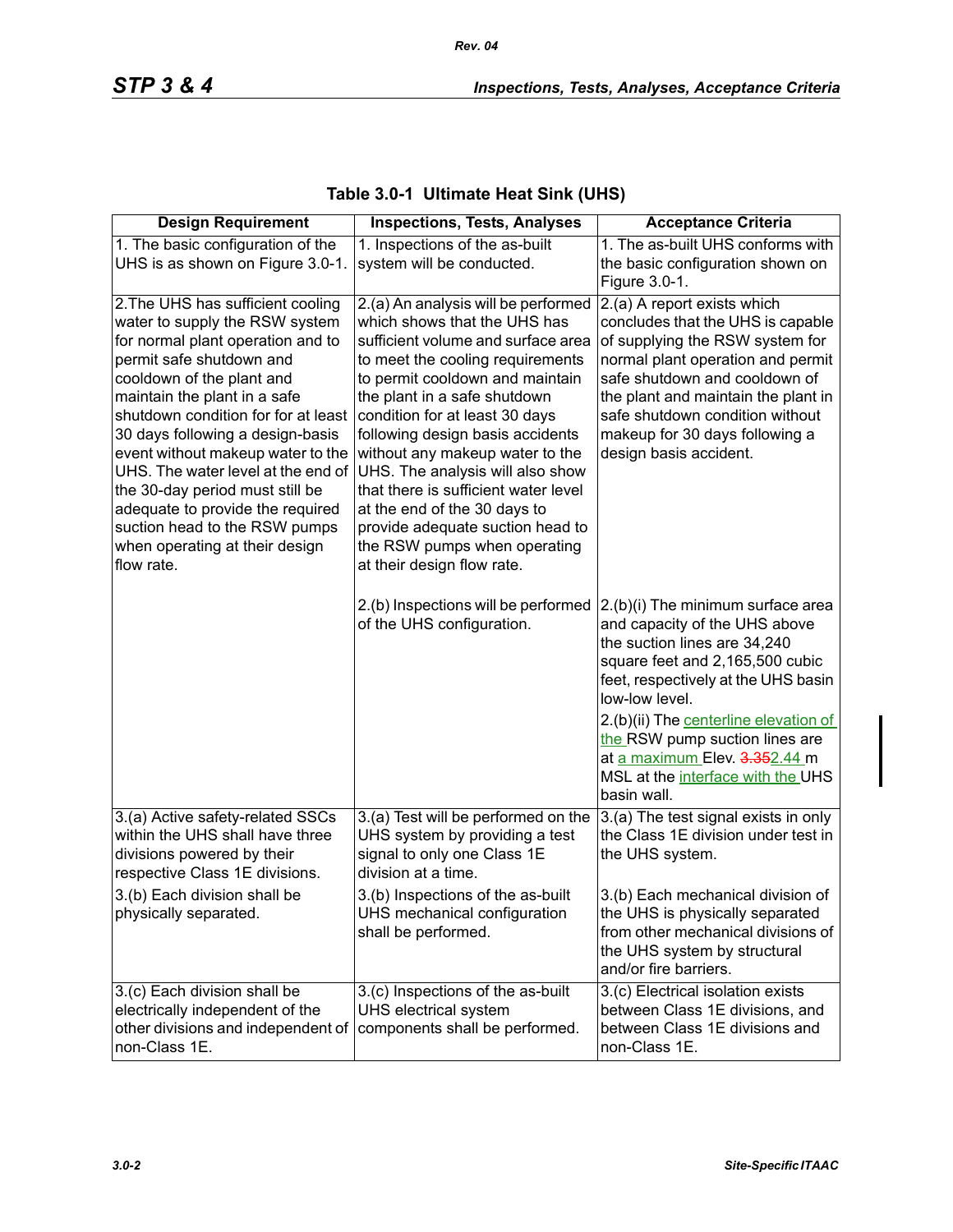| <b>Design Requirement</b>          | <b>Inspections, Tests, Analyses</b> | <b>Acceptance Criteria</b>             |
|------------------------------------|-------------------------------------|----------------------------------------|
| 4. Displays, alarms, and controls  | 4. Inspections will be performed    | 4. Displays, alarms, and controls      |
| in the main control room and       | on the main control room and RSS    | exist in the main control room and     |
| remote shutdown system (RSS)       | displays, alarms, and controls for  | RSS and as shown on Figure 3.0-        |
| are provided for water level and   | the UHS system.                     | 4 for water level and temperature      |
| temperature of the UHS system.     |                                     | monitoring, with controls in the       |
|                                    |                                     | RSS for components required for        |
|                                    |                                     | UHS operation.                         |
| 5. The UHS is able to withstand    | 5. A structural analysis will be    | 5. A structural analysis report        |
| the structural design basis-       | performed that reconciles the as-   | exists which concludes that the        |
| loads-Basin, Reactor Service       | built data with the structural      | as-built UHS isBasin, Reactor          |
| <b>Water Pump House, and UHS</b>   | design-basis.                       | Service Water Pump House, and          |
| <b>Cooling Tower Enclosure are</b> |                                     | <b>UHS Cooling Tower Enclosure are</b> |
| classified as Seismic Category I.  |                                     | able to withstand the structural       |
| These structures are designed      |                                     | design-basis loads.                    |
| and constructed to accommodate     |                                     |                                        |
| the dynamic and static loading     |                                     |                                        |
| conditions associated with the     |                                     |                                        |
| various loads and load             |                                     |                                        |
| combinations which form the        |                                     |                                        |
| structural design basis. The       |                                     |                                        |
| structural design basis loads are  |                                     |                                        |
| those associated with:             |                                     |                                        |
| (1) Natural phenomena-wind,        |                                     |                                        |
| floods, tornadoes (including       |                                     |                                        |
| tornado missiles),                 |                                     |                                        |
| earthquakes, rain and snow.        |                                     |                                        |
| (2) Internal events—floods, pipe   |                                     |                                        |
| breaks and missiles.               |                                     |                                        |
| (3) Normal plant operation-live    |                                     |                                        |
| loads, dead loads and              |                                     |                                        |
| temperature effects.               |                                     |                                        |

## **Table 3.0-1 Ultimate Heat Sink (UHS)**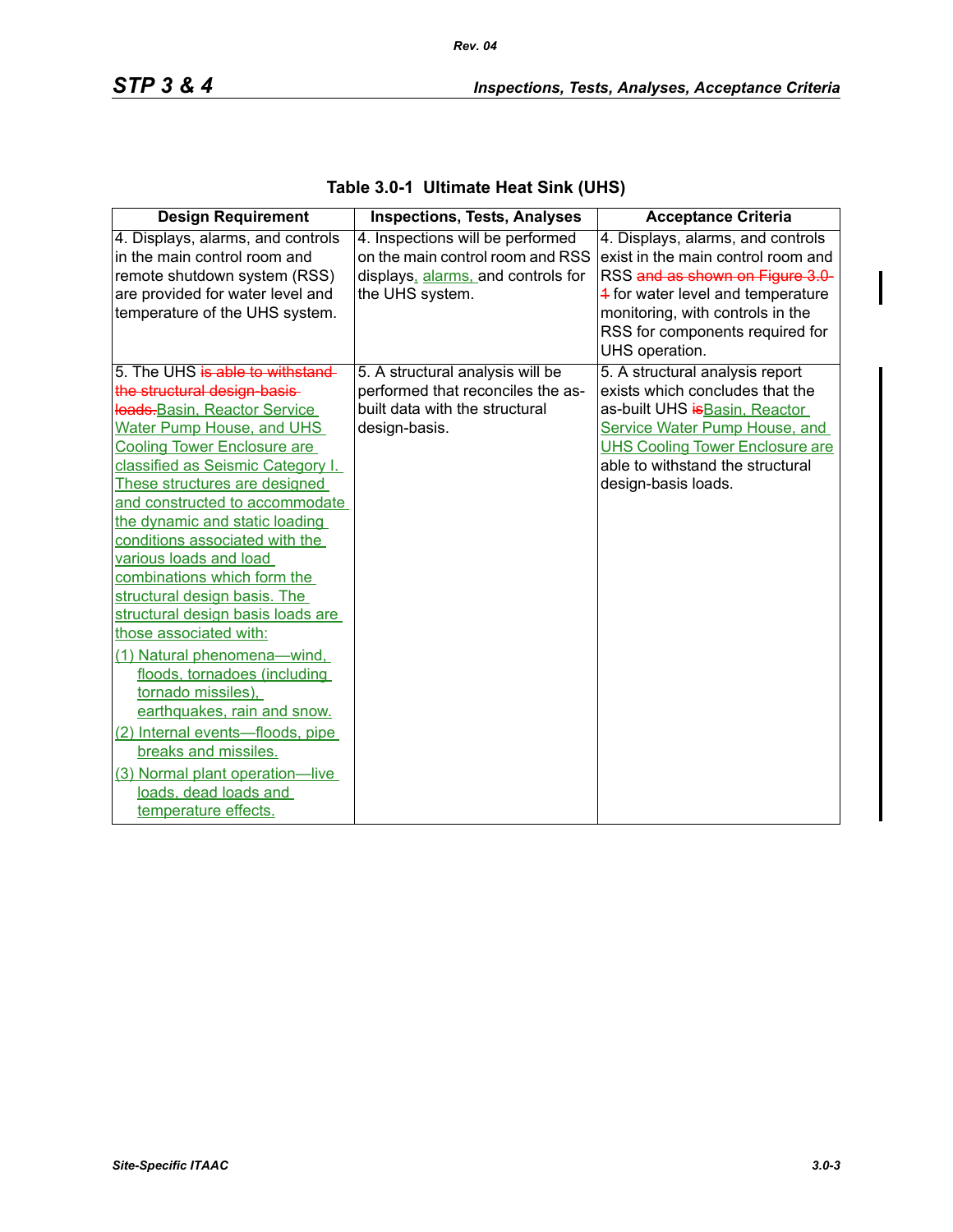| <b>Design Requirement</b>                                                                                                                                    | <b>Inspections, Tests, Analyses</b>                                                                                                                                                                                                                                     | <b>Acceptance Criteria</b>                                                                                                                                                                                                                                                                                                                                                     |
|--------------------------------------------------------------------------------------------------------------------------------------------------------------|-------------------------------------------------------------------------------------------------------------------------------------------------------------------------------------------------------------------------------------------------------------------------|--------------------------------------------------------------------------------------------------------------------------------------------------------------------------------------------------------------------------------------------------------------------------------------------------------------------------------------------------------------------------------|
| 1. There is redundancy and<br>independence in the offsite<br>power system.                                                                                   | 1.(a) Inspections of the as-built<br>offsite power supply<br>transmission system will be<br>performed.<br>1.(b) Tests of the as-built offsite<br>power system will be<br>conducted by providing a test<br>signal in only one offsite<br>power circuit/system at a time. | 1.(a)(i) Two or more offsite<br>transmission circuits exist.<br>(ii) The offsite transmission circuits<br>are separated by a minimum<br>distance of 50 feet (15.24<br>meters).<br>(iii) The offsite transmission lines<br>do not have a common takeoff<br>structure or use a common<br>structure for support.<br>1.(b) A test signal exists in only<br>the circuit under test. |
| 2. Site loads are protected from<br>offsite voltage variations<br>during steady-state operation.                                                             | 2. Analyses of the transmission<br>network (TN) voltage<br>variability and steady-state<br>load requirements for as-built<br>SSCs will be performed.                                                                                                                    | 2. A report exists which concludes<br>that voltage variations of the<br>offsite TN during steady-state<br>operation will not cause<br>voltage variations at the loads<br>of more than plus or minus<br>10% of the loads nominal<br>ratings.                                                                                                                                    |
| 3. Site loads are protected from<br>offsite frequency variations.                                                                                            | 3. Analyses of as-built site loads<br>on the TN and TN frequency<br>variability during normal<br>steady-state conditions and<br>periods of instability will be<br>performed.                                                                                            | 3. A report exists which concludes<br>that the normal steady-state<br>frequency of the offsite TN will<br>be within plus or minus 2 hertz<br>of 60 hertz during recoverable<br>periods of system instability.                                                                                                                                                                  |
| 4. The offsite power system is<br>adequately sized to supply<br>necessary load requirements,<br>during all design operating<br>modes.                        | 4. Analyses of the as-built 1E<br>divisions and non-Class 1E<br>load groups will be performed<br>to determine their load<br>requirements during all design<br>operating modes.                                                                                          | 4. A report exists which concludes<br>that the offsite transmission<br>circuits from the TN through<br>and including the main step-<br>up power transformers and<br>RATs are sized to supply their<br>load requirements, during all<br>design operating modes, of<br>their respective Class 1E<br>divisions and non-Class 1E<br>load groups.                                   |
| 5. The impedance of the offsite<br>power system shall be<br>compatible with the<br>interrupting capability of the<br>plants circuit interrupting<br>devices. | 5. Analyses of the impedance of<br>the as-built main step-up<br>transformer and RATs will be<br>performed.                                                                                                                                                              | 5. A report exists which concludes<br>that the impedance of the<br>main step-up transformer and<br>RATs are compatible with the<br>interrupting capability of the<br>plant's circuit interrupting<br>devices.                                                                                                                                                                  |

**Table 3.0-2 Offsite Power System**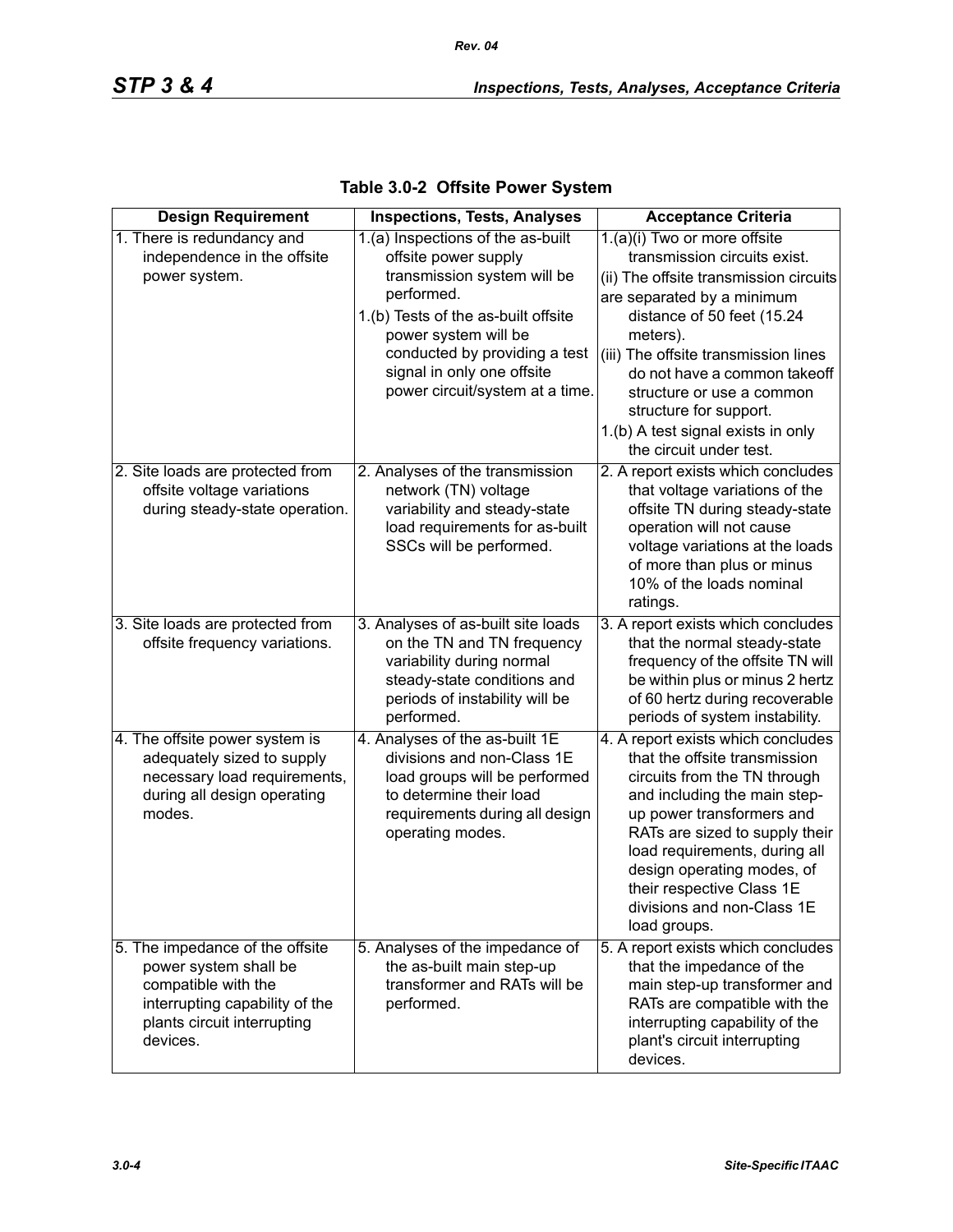| <b>Design Requirement</b>                                                                                                                                         | <b>Inspections, Tests, Analyses</b>                                                                                                                                                         | <b>Acceptance Criteria</b>                                                                                                                                                                      |
|-------------------------------------------------------------------------------------------------------------------------------------------------------------------|---------------------------------------------------------------------------------------------------------------------------------------------------------------------------------------------|-------------------------------------------------------------------------------------------------------------------------------------------------------------------------------------------------|
| 6. The offsite transmission power,<br>instrumentation and control<br>circuits for the preferred<br>power are independent from<br>the alternate power.             | 6. Tests of the as-built offsite<br>power, instrumentation, and<br>control system will be<br>conducted by providing a test<br>signal in only one offsite<br>power circuit/system at a time. | 6. A test signal exists in only the<br>circuit under test.                                                                                                                                      |
| 7. Instrumentation and control<br>system loads shall be<br>compatible with the capacity<br>and capability design<br>requirements of the<br>switchyard DC systems. | 7. Analyses of offsite power<br>control system and<br>instrumentation loads shall be<br>conducted.                                                                                          | 7. A report exists which concludes<br>that the offsite power control<br>system and instrumentation<br>loads are compatible with the<br>capacity and capability of the<br>switchyard DC systems. |
| 8. Lightning protection and<br>grounding features are<br>provided for the offsite power<br>system.                                                                | 8. Inspections of the as-build<br>offsite power system will be<br>performed.                                                                                                                | 8. Lightning protection and<br>grounding features exist for the<br>offsite power system.                                                                                                        |
| 9. Measured ground resistance<br>will be one ohm or less.                                                                                                         | Perform tests of ground resistance<br>measurements of the offsite power<br>system (switchyard).                                                                                             | Ground resistance values are one<br>ohm or less.                                                                                                                                                |

#### **Table 3.0-2 Offsite Power System**

## **Table 3.0-3 Makeup Water Preparation (MWP) System (MWP)**

| <b>Design Requirement</b>         | <b>Inspections, Tests, Analyses</b> | <b>Acceptance Criteria</b>                    |
|-----------------------------------|-------------------------------------|-----------------------------------------------|
| 1. The Makeup Water Preparation-  | 1. Inspections of the as-built      | 1. The as-built MWP System has                |
| (MWP) System provides sufficient- | portion of the MWP system that      | features to supply makeup water               |
| flow rate, temperature, and-      | supplies makeup water to the        | to the MUWP System. The MWP                   |
| demineralized water storage-      | MUWP System will be performed.      | System provides sufficient-                   |
| capacity to meet plant demands-   |                                     | quantity and quality to meet plant            |
| during normal operations. The     |                                     | demands during normal-                        |
| <b>MWP System supplies makeup</b> |                                     | operation.                                    |
| water to the Makeup Water         |                                     | a. The MWP has two divisions-                 |
| (Purified) (MUWP) System          |                                     | capable of producing at least 90              |
|                                   |                                     | m <sup>3</sup> /h of demineralized water-     |
|                                   |                                     | each. (In two pass series                     |
|                                   |                                     | configuration, the divisions are-             |
|                                   |                                     | rated at 45m <sup>3</sup> /h each to satisfy  |
|                                   |                                     | the demands for each unit.)                   |
|                                   |                                     | b. Storage of demineralized-                  |
|                                   |                                     | water shall be at least 5320 m <sup>3</sup> . |
|                                   |                                     | e. Demineralized water shall be               |
|                                   |                                     | provided at a minimum flow rate               |
|                                   |                                     | of approximately 135 m <sup>3</sup> /h per-   |
|                                   |                                     | unit at a temperature between-                |
|                                   |                                     | 10°C to 38°C for short                        |
|                                   |                                     | <del>durations.</del>                         |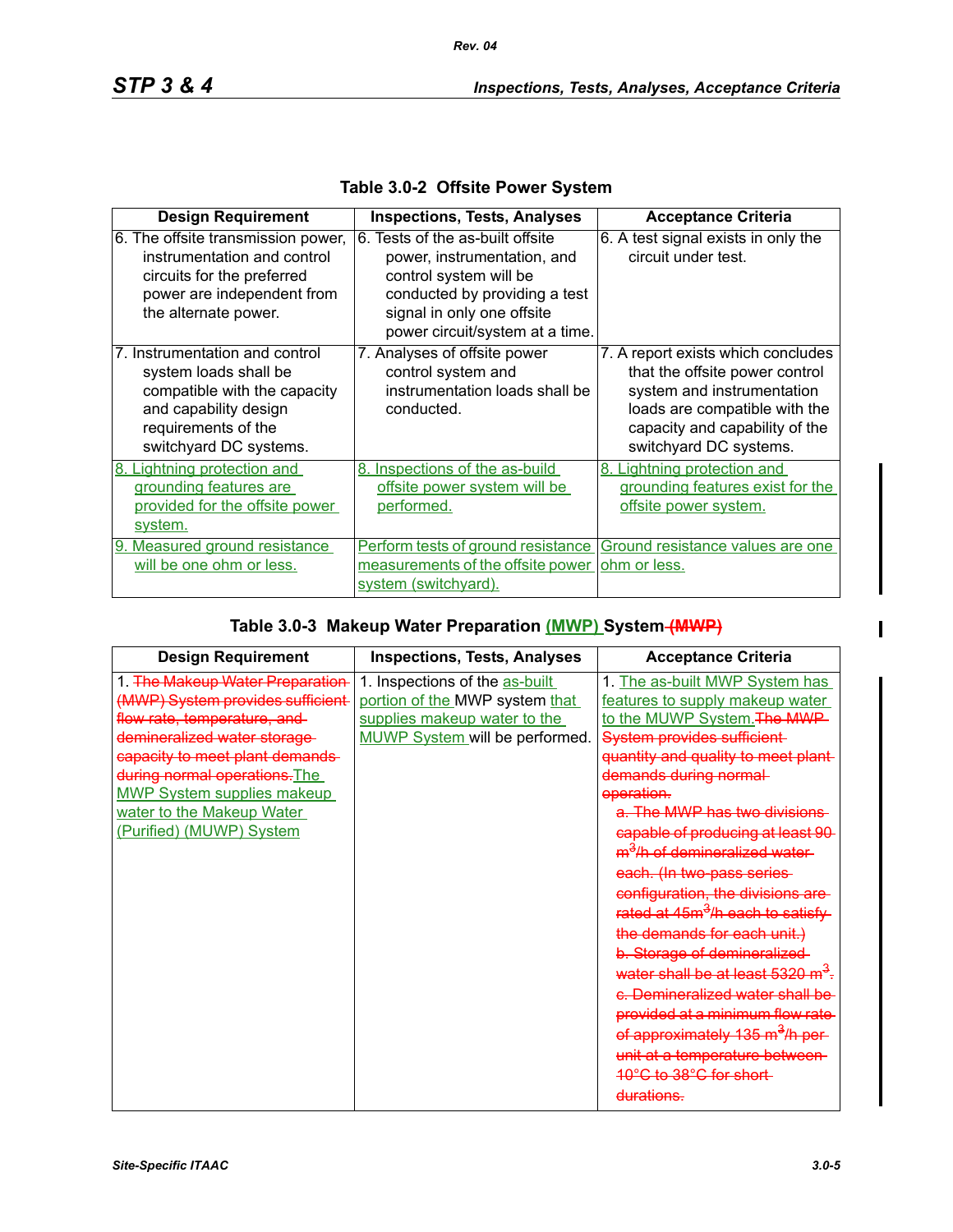## **Table 3.0-4 Potable and Sanitary Water System**

| <b>Design Requirement</b> | <b>Inspections, Tests, Analyses</b> | <b>Acceptance Criteria</b> |
|---------------------------|-------------------------------------|----------------------------|
| No entry for this system. |                                     |                            |

| <b>Design Requirement</b>                                                                                                                                         | <b>Inspections, Tests, Analyses</b>                                                                                              | <b>Acceptance Criteria</b>                                                                                                                                                                         |
|-------------------------------------------------------------------------------------------------------------------------------------------------------------------|----------------------------------------------------------------------------------------------------------------------------------|----------------------------------------------------------------------------------------------------------------------------------------------------------------------------------------------------|
| 1. The basic configuration of the<br>site-specific RSW is as shown on<br>Figure 3.0-1.                                                                            | 1. Inspections of the as-built<br>system will be conducted.                                                                      | 1. The as-built RSW conforms<br>with the basic configuration shown<br>on Figure 3.0-1.                                                                                                             |
| 2. Each division is sized to prevent<br>flooding greater than 5 meters<br>above the floor level in each RCW<br>heat exchanger room.                               | 2.(a) Tests of the RSW water level<br>switches will be performed using<br>simulated signals.                                     | 2.(a) Upon receipt of the simulated<br>signal, the level switches actuate<br>which close the valves and stop<br>the pumps.                                                                         |
|                                                                                                                                                                   | 2.(b) An analysis of the flooding of<br>each RSW division will be<br>performed.                                                  | 2.(b) A report exists which<br>concludes the internal flooding will<br>not exceed 5 meters in each RCW<br>heat exchanger room.                                                                     |
| 3.(a) Active safety-related SSCs<br>within the RSW shall have three<br>divisions powered by their<br>respective Class 1E divisions.                               | 3.(a) Test will be performed on the<br>RSW system by providing a test<br>signal to only one Class 1E<br>division at a time.      | 3.(a) The test signal exists in only<br>the Class 1E division under test in<br>the RSW system.                                                                                                     |
| 3.(b) Each division shall be<br>physically separated.                                                                                                             | 3.(b) Inspections of the as-built<br>RSW mechanical configuration<br>shall be performed.                                         | 3.(b) Each mechanical division of<br>the RSW system is physically<br>separated from other mechanical<br>divisions of the RSW system by a<br>structural boundary with a three-<br>hour fire rating. |
| 3.(c) Each division shall be<br>electrically independent of the<br>other divisions.                                                                               | 3.(c) Inspections of the as-built<br>RSW electrical system<br>components shall be performed.                                     | 3.(c) Electrical isolation exists<br>between Class 1E divisions.                                                                                                                                   |
| 3.(d) Each division shall be<br>capable of removing the design<br>basis heat load of the RSW heat<br>exchangers in that division.                                 | 3.(d) An analysis will be performed<br>of the heat removal capability of<br>each RSW division.                                   | 3.(d) A report exists which<br>concludes that each RSW division<br>can remove the design basis heat<br>load as specified in Section 2.11.3<br>of Tier 1 of the reference ABWR<br>DCD.              |
| 3.(e) Interdivisional flood control<br>shall be provided to preclude<br>flooding in more than one division.                                                       | 3.(e) An inspection will be<br>performed of the structural<br>features separating the RSW<br>divisions.                          | 3.(e) The RSW divisions are<br>separated by walls and water-tight<br>doors.                                                                                                                        |
| 4. On a LOCA and/or LOPP<br>signal, any closed valves for<br>standby heat exchangers are<br>automatically opened and the<br>standby pumps automatically<br>start. | 4. Using simulated LOCA and/or<br>LOPP signals, tests will be<br>performed on standby heat<br>exchanger inlet and outlet valves. | 4. Upon receipt of simulated<br>LOCA and/or LOPP signals, the<br>standby heat exchanger inlet and<br>outlet valves open. The standby<br>pumps start.                                               |

### **Table 3.0-5 Reactor Service Water System (RSW)**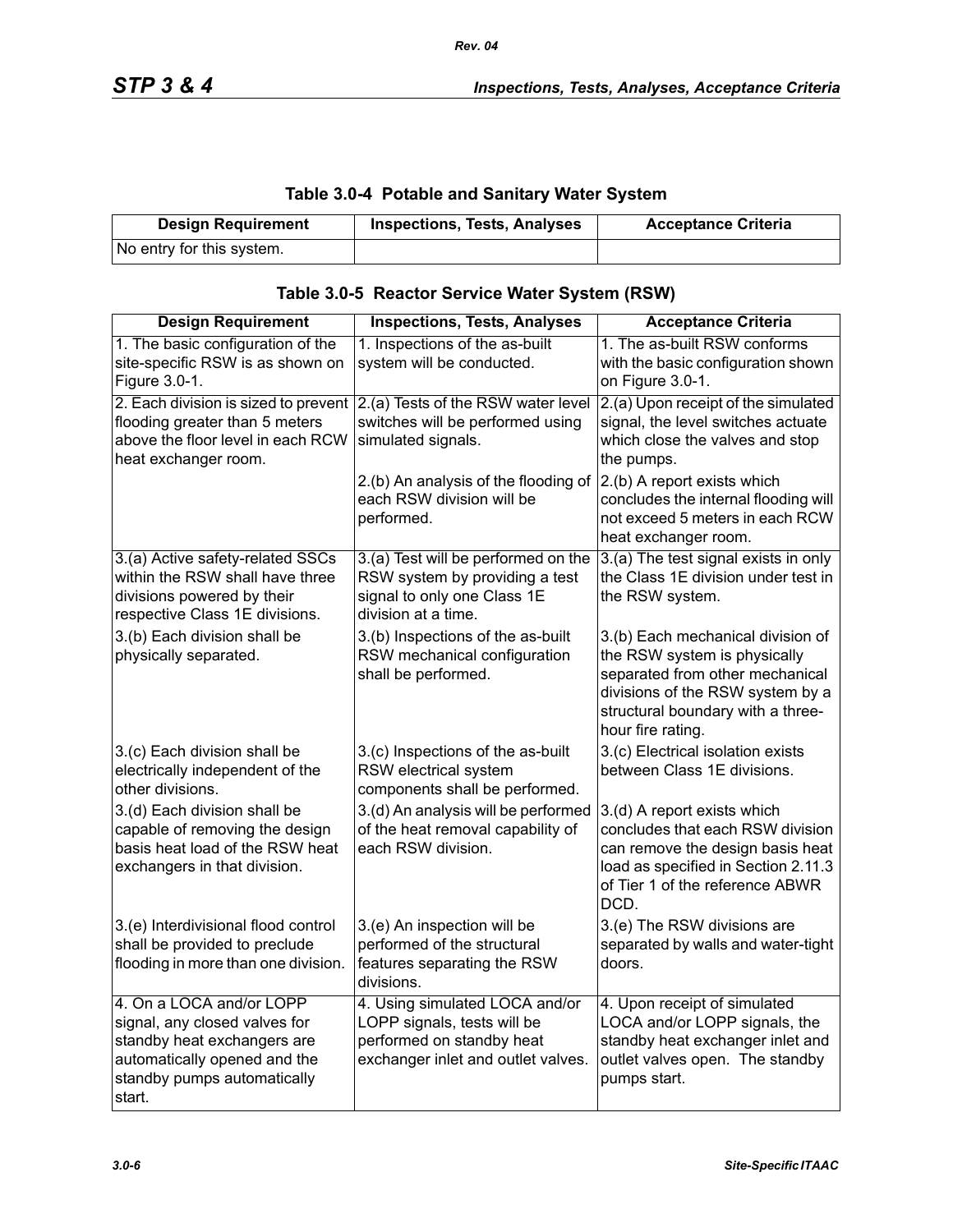| <b>Design Requirement</b>         | <b>Inspections, Tests, Analyses</b>                                 | <b>Acceptance Criteria</b>           |
|-----------------------------------|---------------------------------------------------------------------|--------------------------------------|
| 6. The RSW pumps have             | 6. Inspections, tests and analyses                                  | 6. The available NPSH exceeds        |
| sufficient NPSH available at the  | will be performed upon the as-built the NPSH required by the pumps. |                                      |
| pumps.                            | system. NPSH tests of the pumps                                     |                                      |
|                                   | will be performed in a test facility.                               |                                      |
|                                   | The analyses will consider the                                      |                                      |
|                                   | effects of:                                                         |                                      |
|                                   | Pressure losses for pump inlet                                      |                                      |
|                                   | piping and components.                                              |                                      |
|                                   | Suction from the UHS basin with                                     |                                      |
|                                   | water level at the minimum                                          |                                      |
|                                   | value.                                                              |                                      |
|                                   | Maximum pressure drop                                               |                                      |
|                                   | through the perforated plate                                        |                                      |
|                                   | installed above the suction line                                    |                                      |
|                                   | intake.                                                             |                                      |
|                                   | Design basis fluid temperature                                      |                                      |
|                                   | $(35^{\circ}C).$                                                    |                                      |
|                                   | - UHS basin and corresponding                                       |                                      |
|                                   | return to the cooling towers at                                     |                                      |
|                                   | atmospheric pressure.                                               |                                      |
| 7. For each division of RSW the   | 7. Using simulated signals, tests                                   | 7. The heat exchanger inlet and      |
| heat exchanger inlet and outlet   | will be performed on the RSW                                        | outlet valves close, the pumps trip, |
| valves close, the pumps trip, and | System pumps and valves by                                          | and the isolation valves close, and  |
| the isolation valves close upon   | providing a test signal in only one                                 | alarms are received in the MCR       |
| receipt of a signal indicating    | Class 1E division at a time.                                        | upon receipt of a signal indicating  |
| Control Building flooding in that |                                                                     | flooding in that division of has     |
| division.                         |                                                                     | reached the appropriate level        |
|                                   |                                                                     | setpoint in the Control Building.    |

**Table 3.0-5 Reactor Service Water System (RSW) (Continued)**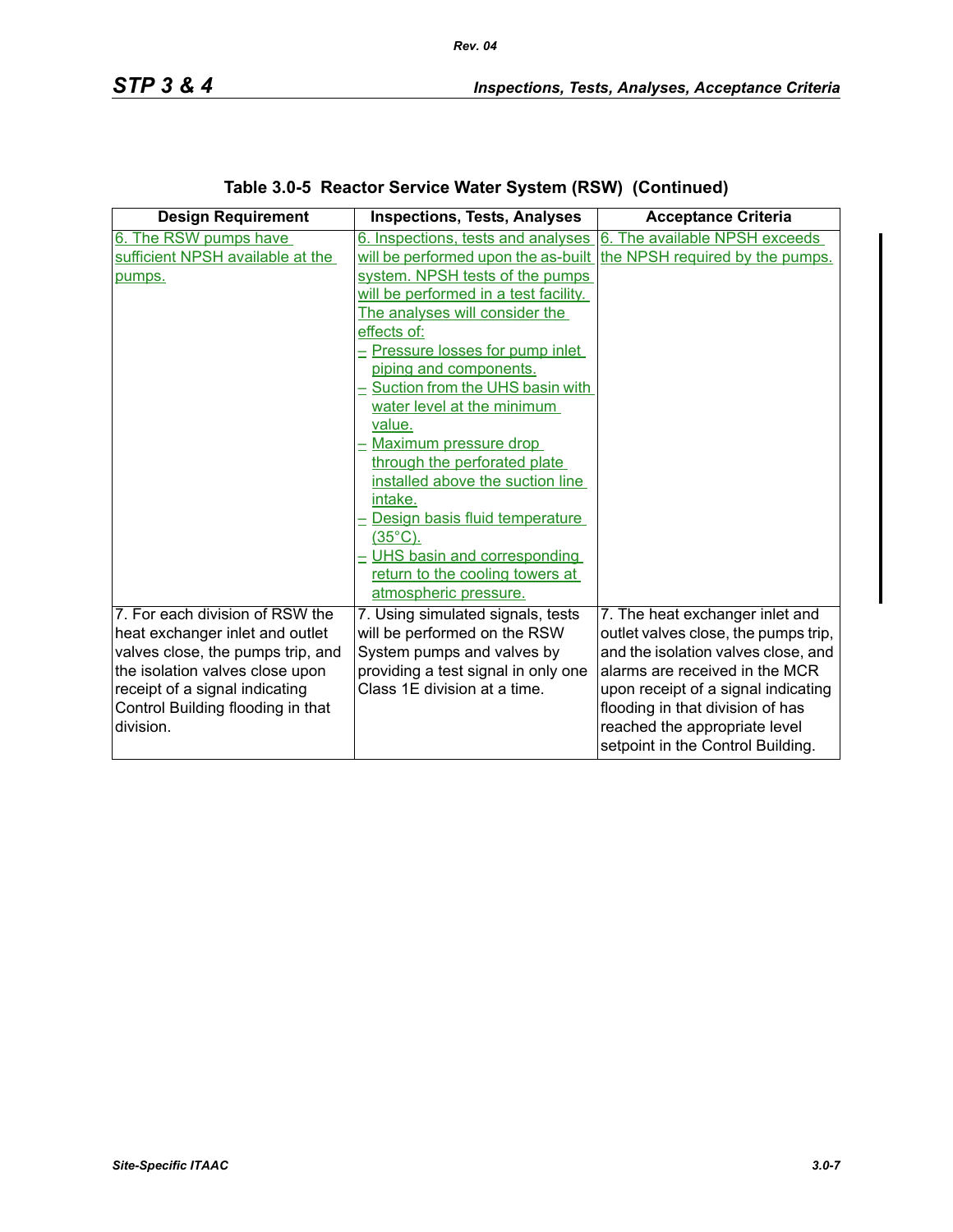| <b>Design Requirement</b>                                                                                                                                                                                                                                                                                                                                                                                                                                                                                                                                                                                           | <b>Inspections, Tests, Analyses</b>                                                                                 | <b>Acceptance Criteria</b>                                                                                                                                                                                                                                                                                                                                                             |
|---------------------------------------------------------------------------------------------------------------------------------------------------------------------------------------------------------------------------------------------------------------------------------------------------------------------------------------------------------------------------------------------------------------------------------------------------------------------------------------------------------------------------------------------------------------------------------------------------------------------|---------------------------------------------------------------------------------------------------------------------|----------------------------------------------------------------------------------------------------------------------------------------------------------------------------------------------------------------------------------------------------------------------------------------------------------------------------------------------------------------------------------------|
| 8. Tunnel structures used to route<br>piping are designed for design-<br>basis seismic loads and are-<br>protected against site flooding. The<br><b>Reactor Service Water Piping</b>                                                                                                                                                                                                                                                                                                                                                                                                                                | 8.(a) A structural analysis will be<br>performed to reconcile as-built<br>data with the structural design<br>basis. | 8.(a) A structural analysis report<br>exists which concludes that the<br>as-built tunnelsReactor Service<br><b>Water Piping Tunnels are able to</b><br>withstand the design basis loads.                                                                                                                                                                                               |
| Tunnels are classified as Seismic<br>Category I. These tunnels are<br>designed and constructed to<br>accommodate the dynamic and<br>static loading conditions<br>associated with the various loads<br>and load combinations which form<br>the structural design basis. The<br>structural design basis loads are<br>those associated with:<br>(1) Natural phenomena - wind,<br>floods, tornadoes (including<br>tornado missiles).<br>earthquakes, rain and snow.<br>(2) Internal events - floods, pipe<br>breaks and missiles.<br>(3) Normal plant operation - live<br>loads, dead loads and<br>temperature effects. | 8.(b) An inspection of the<br>tunnelsReactor Service Water<br>Piping Tunnels will be performed.                     | 8.(b) The tunnels Reactor Service<br><b>Water Piping Tunnels have no</b><br>openings that would permit<br>external flooding from penetrating<br>the tunnels.                                                                                                                                                                                                                           |
| The RSW Piping Tunnel and<br><u>9.</u><br><b>RSW Pump House are</b><br>protected against external<br>floods by having:<br><b>External walls below</b><br>a.<br>design basis flood level<br>that are equal to or greater<br>than 0.6 m thick to prevent<br>groundwater seepage.<br>Tunnels below design<br>b.<br>basis flood level not<br>penetrating exterior walls<br>of the RSW Pump House<br>and Control Building.<br>Penetration seals with<br>C.<br>flood protection features.                                                                                                                                 | 9. Inspection of the as-built<br>structure will be conducted.                                                       | <u>9.</u><br><b>External walls below</b><br>a.<br>design basis flood level<br>are equal to or greater<br>than 0.6 m thick to prevent<br>groundwater seepage.<br>Tunnels below design<br>b.<br>basis flood level do not<br>penetrate exterior walls of<br>the RSW Pump House<br>and Control Building.<br>The penetration seals are<br>C.<br>provided with flood<br>protection features. |

# **Table 3.0-5 Reactor Service Water System (RSW) (Continued)**

|  | Table 3.0-6 Turbine Service Water System (TSW) |  |  |
|--|------------------------------------------------|--|--|
|--|------------------------------------------------|--|--|

| <b>Design Requirement</b> | <b>Inspections, Tests, Analyses</b> | <b>Acceptance Criteria</b> |
|---------------------------|-------------------------------------|----------------------------|
| No entry for this system. |                                     |                            |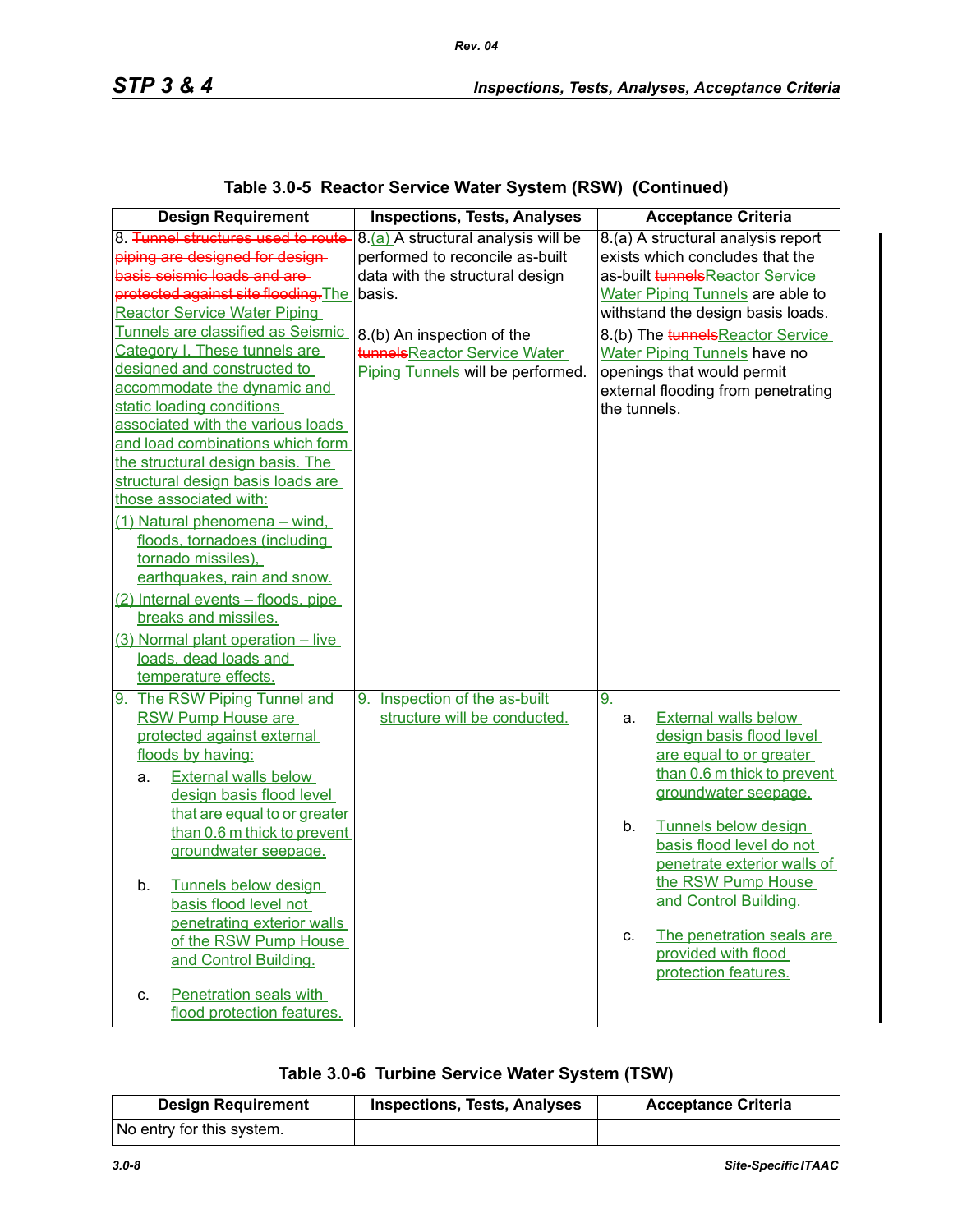### **Table 3.0-7 Communication System**

| <b>Design Requirement</b>       | <b>Inspections, Tests, Analyses</b> | <b>Acceptance Criteria</b> |
|---------------------------------|-------------------------------------|----------------------------|
| No entry for this system. See   |                                     |                            |
| COLA Part 9, Section 4.0,       |                                     |                            |
| Table 4.0-1, Emergency Planning |                                     |                            |
| ITAAC.                          |                                     |                            |

### **Table 3.0-8 Site Security**

| <b>Design Requirement</b>      | <b>Inspections, Tests, Analyses</b> | <b>Acceptance Criteria</b> |
|--------------------------------|-------------------------------------|----------------------------|
| No entry for this system. See  |                                     |                            |
| COLA Part 9, Section 5.0,      |                                     |                            |
| Table 5.0-1, Physical Security |                                     |                            |
| ITAAC.                         |                                     |                            |

### **Table 3.0-9 Circulating Water System (CW)**

| <b>Design Requirement</b>                                                                                                                                                              | <b>Inspections, Tests, Analyses</b>                                                               | <b>Acceptance Criteria</b>                                                                                                                                                             |
|----------------------------------------------------------------------------------------------------------------------------------------------------------------------------------------|---------------------------------------------------------------------------------------------------|----------------------------------------------------------------------------------------------------------------------------------------------------------------------------------------|
| 1. The circulating water system<br>pumps are tripped and the<br>discharge valves are closed in the<br>event of a system isolation signal<br>from the condenser area level<br>switches. | 1. Testing of the as-built CW<br>System will be performed using<br>simulated flood level signals. | 1. The circulating water system<br>pumps are tripped and the<br>discharge valves are closed in the<br>event of a system isolation signal<br>from the condenser area level<br>switches. |

## **Table 3.0-10 Heating, Ventilating and Air Conditioning System (HVAC)**

| <b>Design Requirement</b> | <b>Inspections, Tests, Analyses</b> | <b>Acceptance Criteria</b> |
|---------------------------|-------------------------------------|----------------------------|
| No entry for this system. |                                     |                            |

#### Table 3.0-11 Backfill **uU**nder Category <sup>41</sup> Structures

| <b>Design Requirement</b>        | <b>Inspections, Tests, Analyses</b> | <b>Acceptance Criteria</b>             |
|----------------------------------|-------------------------------------|----------------------------------------|
| 1. Backfill under Category 1     | 1. Testing will be performed        | The installed backfill under-          |
| structures is compacted to not   | during placement of the backfill    | <b>Category 1 structures meets the</b> |
| less than 95% of maximum dry     | materials.                          | minimum soil density design            |
| density and within plus or minus |                                     | requirements. A report exists that     |
| 3% of the optimum moisture-      |                                     | concludes the installed backfill       |
| content-installed to meet a      |                                     | material under Seismic Category I      |
| minimum of 95 percent of the     |                                     | structures meets a minimum of 95       |
| <b>Modified Proctor density.</b> |                                     | percent of the Modified Proctor        |
|                                  |                                     | density.                               |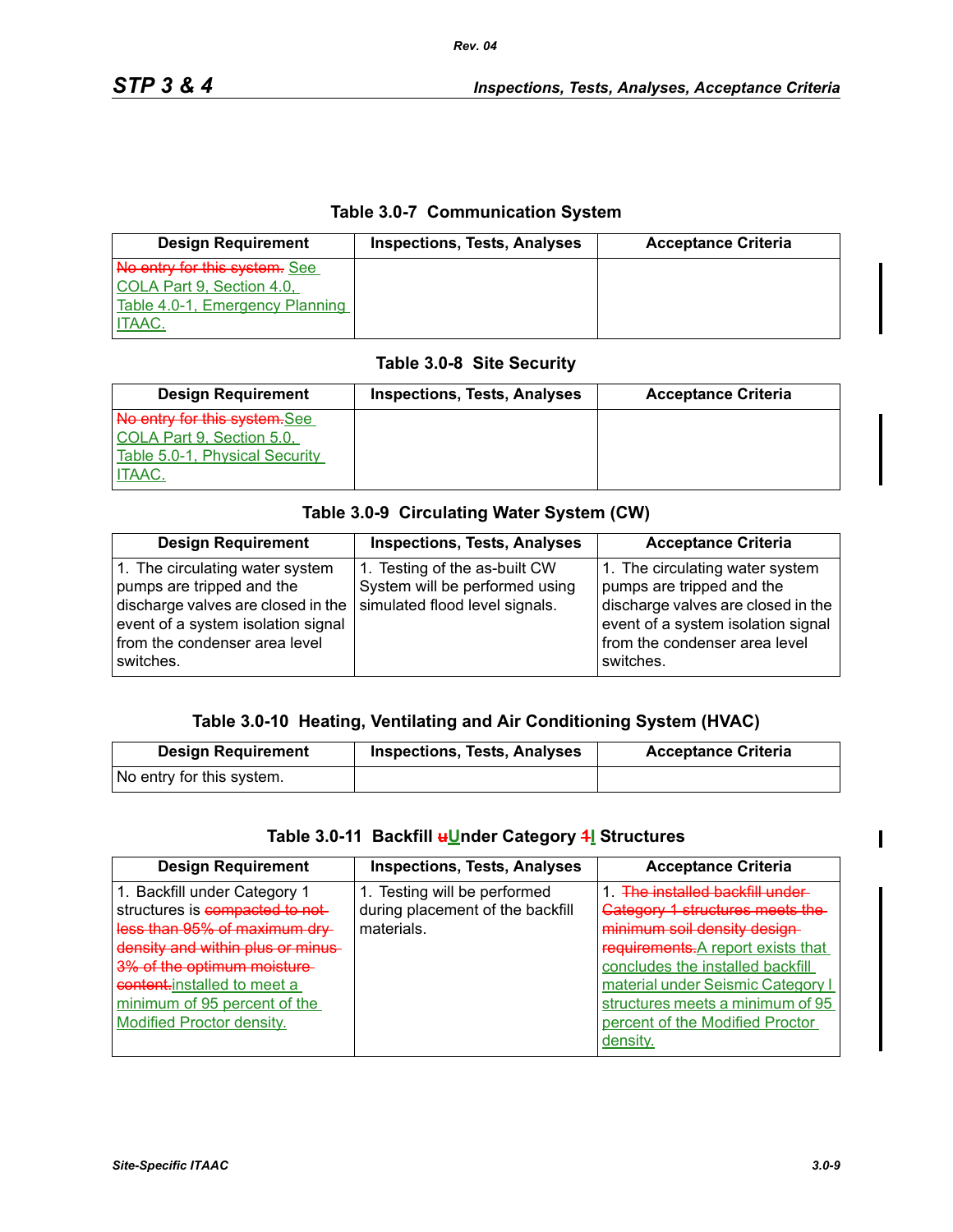| <b>Design Requirement</b>                                                                                                                         | <b>Inspections, Tests, Analyses</b>                                                                                                                                                                                                                                        | <b>Acceptance Criteria</b>                                                                                                                                                                                                                                                   |
|---------------------------------------------------------------------------------------------------------------------------------------------------|----------------------------------------------------------------------------------------------------------------------------------------------------------------------------------------------------------------------------------------------------------------------------|------------------------------------------------------------------------------------------------------------------------------------------------------------------------------------------------------------------------------------------------------------------------------|
| 2. The shear wave velocity of<br>backfill under Seismic Category I<br>structures meets the value used<br>in the site-specific design<br>analyses. | 2. Field measurements and<br>analyses of shear wave velocity in<br>backfill will be performed when<br>backfill placement is at<br>approximately the elevations<br>corresponding to: (1) half the<br>backfill thickness to be placed<br>below the foundation level, (2) the | 2. An engineering report exists<br>that concludes that the shear<br>wave velocity within the backfill<br>material placed under Seismic<br>Category I structures at their<br>foundation depth and below is<br>greater than or equal to 600<br>feet/second for the RSW Tunnels |
|                                                                                                                                                   | foundation depth (i.e., base of<br>concrete fill), and (3) the finish<br>grade around the structure.                                                                                                                                                                       | and Diesel Generator Fuel Oil<br>Storage Vaults and 470<br>feet/second for the Diesel<br><b>Generator Fuel Oil Storage Vault</b><br>Tunnels.                                                                                                                                 |

# Table 3.0-11 Backfill **uU**nder Category <sup>41</sup> Structures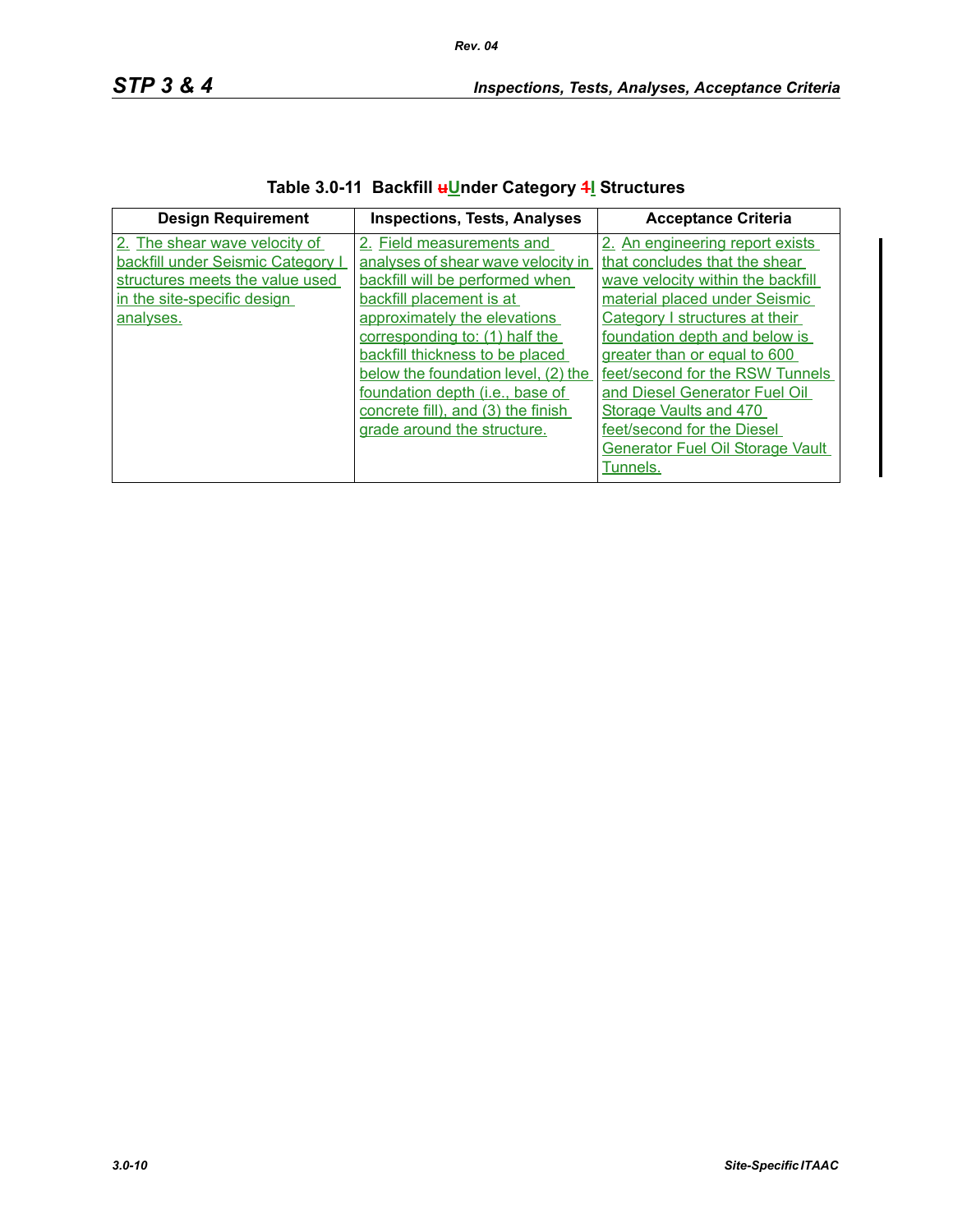| <b>Design Requirement</b>                                                                                                                                        | <b>Inspections, Tests, Analyses</b>                                                                                                                                                                                            | <b>Acceptance Criteria</b>                                                                                                                                                                                                                                                                                                           |
|------------------------------------------------------------------------------------------------------------------------------------------------------------------|--------------------------------------------------------------------------------------------------------------------------------------------------------------------------------------------------------------------------------|--------------------------------------------------------------------------------------------------------------------------------------------------------------------------------------------------------------------------------------------------------------------------------------------------------------------------------------|
| 3. The engineering properties of<br>backfill to be used under Seismic<br>Category I structures bound the<br>values used in the site-specific<br>design analyses. | 3. Laboratory tests, field<br>measurements and analyses of<br>engineering properties of the<br>backfill will be performed.<br>These tests will include:<br><u>Test:</u><br><b>Grain Size Distribution</b><br><b>Frequency:</b> | 3. An engineering report exists<br>that concludes that the<br>engineering properties of backfill<br>to be used under Seismic<br>Category I structures (unit weight,<br>phi angle, shear strength, shear<br>modulus, shear modulus<br>degradation and damping ratio)<br>meet the values used in the<br>site-specific design analyses. |
|                                                                                                                                                                  | 1 per material type per borrow<br>source<br><u>Test:</u><br><b>Specific Gravity</b><br><b>Frequency:</b><br>1 per material type per borrow<br>source                                                                           |                                                                                                                                                                                                                                                                                                                                      |
|                                                                                                                                                                  | <u>Test:</u><br><b>Modified Proctor</b><br><b>Frequency:</b><br>1 per material type per borrow<br>source                                                                                                                       |                                                                                                                                                                                                                                                                                                                                      |
|                                                                                                                                                                  | Test:<br><b>Drained Triaxial Shear</b><br><b>Frequency:</b><br>1 per material type per borrow<br>source                                                                                                                        |                                                                                                                                                                                                                                                                                                                                      |
|                                                                                                                                                                  | Test:<br>Consolidation<br><b>Frequency:</b><br>1 per material type per borrow<br>source                                                                                                                                        |                                                                                                                                                                                                                                                                                                                                      |
|                                                                                                                                                                  | Test:<br><b>Resonant Column/Torsional</b><br><b>Shear</b><br><b>Frequency:</b><br>1 per material type per borrow<br>source                                                                                                     |                                                                                                                                                                                                                                                                                                                                      |

# Table 3.0-11 Backfill **uU**nder Category <sup>41</sup> Structures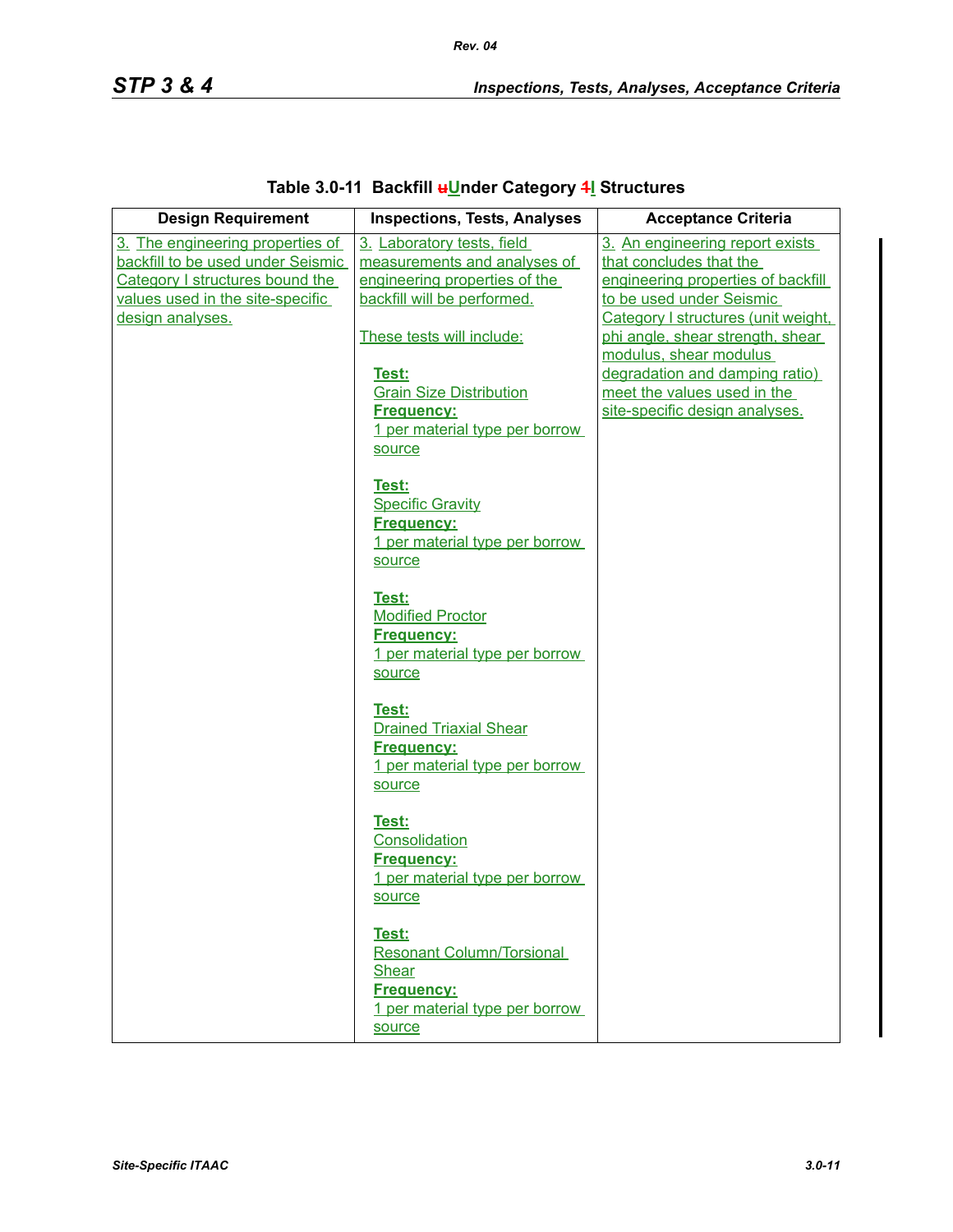|  |  | Table 3.0-12 Breathing Air System (BA) |
|--|--|----------------------------------------|
|--|--|----------------------------------------|

| <b>Design Requirement</b>                                                                                                                                                                                                                    | <b>Inspections, Tests, Analyses</b>                                                                                                         | <b>Acceptance Criteria</b>                                                                                                                                                                                                                                     |
|----------------------------------------------------------------------------------------------------------------------------------------------------------------------------------------------------------------------------------------------|---------------------------------------------------------------------------------------------------------------------------------------------|----------------------------------------------------------------------------------------------------------------------------------------------------------------------------------------------------------------------------------------------------------------|
| 1. The Basic BA System<br>containment penetration has one<br>locked closed isolation valve.<br>inside and one locked closed<br>isolation valve outside.<br>containment basic configuration of<br>the BAS is as shown on Figure<br>$3.0 - 2.$ | 1. Inspections of the as-built<br>system will be conducted.                                                                                 | 1. The as-built <b>BA System</b><br>containment penetration has one<br>locked closed isolation valve.<br>inside and one locked closed<br>isolation valve outside<br>containment. BAS conforms with<br>the basic configuration shown on<br><b>Figure 3.0-2.</b> |
| 2. The ASME Code components<br>of the BA System retain their<br>pressure boundary integrity under<br>internal pressures that will be<br>experienced during service.                                                                          | 2. A pressure test will be<br>conducted on those Code<br>components of the BA System<br>required to be pressure tested by<br>the ASME Code. | 2. The results of the pressure test<br>of the ASME Code components<br>of the BA System conform with<br>the requirements in ASME Code<br>Section III.                                                                                                           |

## **Table 3.0-13 Waterproofing Membrane**

| <b>Design Commitment</b>                                                                                    | <b>Inspections, Tests, Analyses</b>                                                                                                                                                                                                                                                        | <b>Acceptance Criteria</b>                                                                                            |
|-------------------------------------------------------------------------------------------------------------|--------------------------------------------------------------------------------------------------------------------------------------------------------------------------------------------------------------------------------------------------------------------------------------------|-----------------------------------------------------------------------------------------------------------------------|
| The friction coefficient to resist<br>sliding meets the required friction<br>coefficient to prevent sliding | Type testing will be performed to A report exists and documents<br>determine the minimum<br>coefficient of friction of the type of   (mudmat-waterproofing-mudmat<br>material used in the<br>mudmat-waterproofing-mudmat<br>interface beneath the basemats<br>of the Category I structures | that the waterproof system<br>interface) has a coefficient of<br>friction to support the analysis<br>against sliding. |

## **Table 3.0-14 Design Reports for ASME Class 1, 2, and 3 Components**

| <b>Design Commitment</b>         | <b>Inspections, Tests, Analyses</b> | <b>Acceptance Criteria</b>        |
|----------------------------------|-------------------------------------|-----------------------------------|
| 1. ASME Class 1, 2 and 3         | 1. Inspections of ASME Code         | 1. ASME Code Design Reports       |
| components are designed in       | Design Reports (NCA-3350) and       | (NCA-3350) (certified when        |
| accordance with ASME Section III | required documents will be          | required by the ASME Code)        |
| requirements and seismic         | conducted.                          | exist and conclude that the       |
| Category I requirements.         |                                     | design of each ASME Class 1, 2    |
|                                  |                                     | and 3 component complies with     |
|                                  |                                     | the requirements of the ASME      |
|                                  |                                     | Code, Section III, including for  |
|                                  |                                     | those stresses and loads related  |
|                                  |                                     | to fatigue (including             |
|                                  |                                     | environmental effects on fatigue  |
|                                  |                                     | for Class 1 carbon steel piping), |
|                                  |                                     | thermal expansion, seismic, and   |
|                                  |                                     | load combinations.                |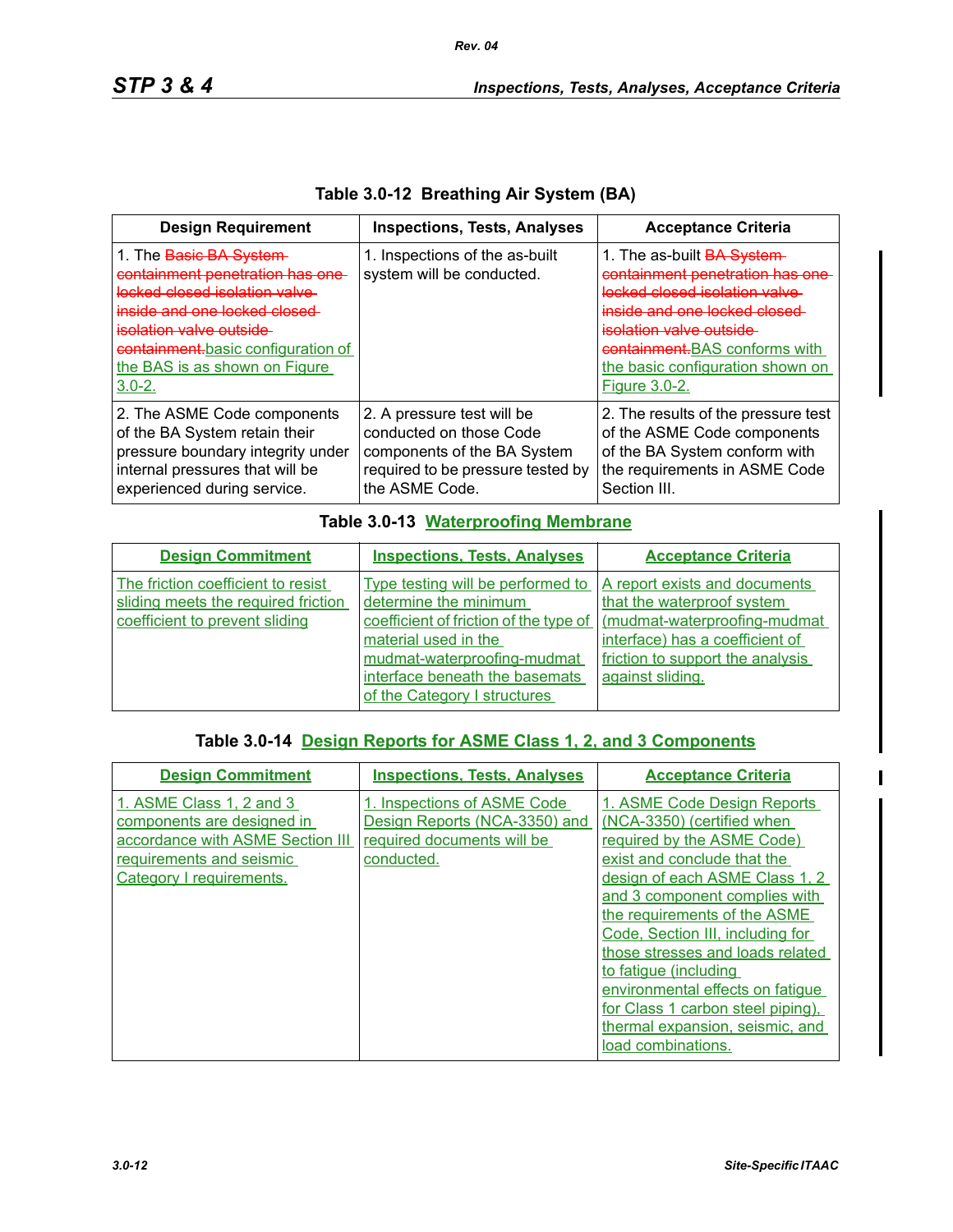$\mathsf{l}$ 

# **Table 3.0-15 Settlement**

| <b>Design Commitment</b>                                                                                                                      | <b>Inspections, Tests, Analyses</b>                                                                                                                                                                                                                                                                                                                                                                                                                                                                                                                                                                                                                                                                                                                                                                                                    | <b>Acceptance Criteria</b>                                                                                                                                                                                                                                                   |
|-----------------------------------------------------------------------------------------------------------------------------------------------|----------------------------------------------------------------------------------------------------------------------------------------------------------------------------------------------------------------------------------------------------------------------------------------------------------------------------------------------------------------------------------------------------------------------------------------------------------------------------------------------------------------------------------------------------------------------------------------------------------------------------------------------------------------------------------------------------------------------------------------------------------------------------------------------------------------------------------------|------------------------------------------------------------------------------------------------------------------------------------------------------------------------------------------------------------------------------------------------------------------------------|
| Settlement of structures predicted<br>to occur after fuel load will be<br>accounted for in the analysis and<br>design of safety-related SSCs. | Field measurements of actual<br>settlement of Seismic Category I<br>structures and other structures,<br>the integrity of which could<br>potentially impact Seismic<br>Category I structures, will be<br>made at prescribed times<br>throughout the construction<br>process, including at the<br>conclusion of construction, prior<br>to the loading of fuel. These field<br>measurements will be compared<br>to the settlements predicted by<br>the construction sequence-based<br>time rate of settlement analyses.<br>The results of these comparisons<br>will be used to predict future<br>settlement that might occur over<br>the operating life of Units 3 and 4.<br>These predicted settlements will<br>be compared to the allowable<br>settlements associated with the<br>safe operation of safety-related<br>SSC <sub>s.</sub> | An engineering report exists that<br>concludes that future settlements<br>of structures after the loading of<br>fuel and throughout the<br>operational life of Units 3 and 4<br>will be no greater than those used<br>for the analysis and design of<br>safety-related SSCs. |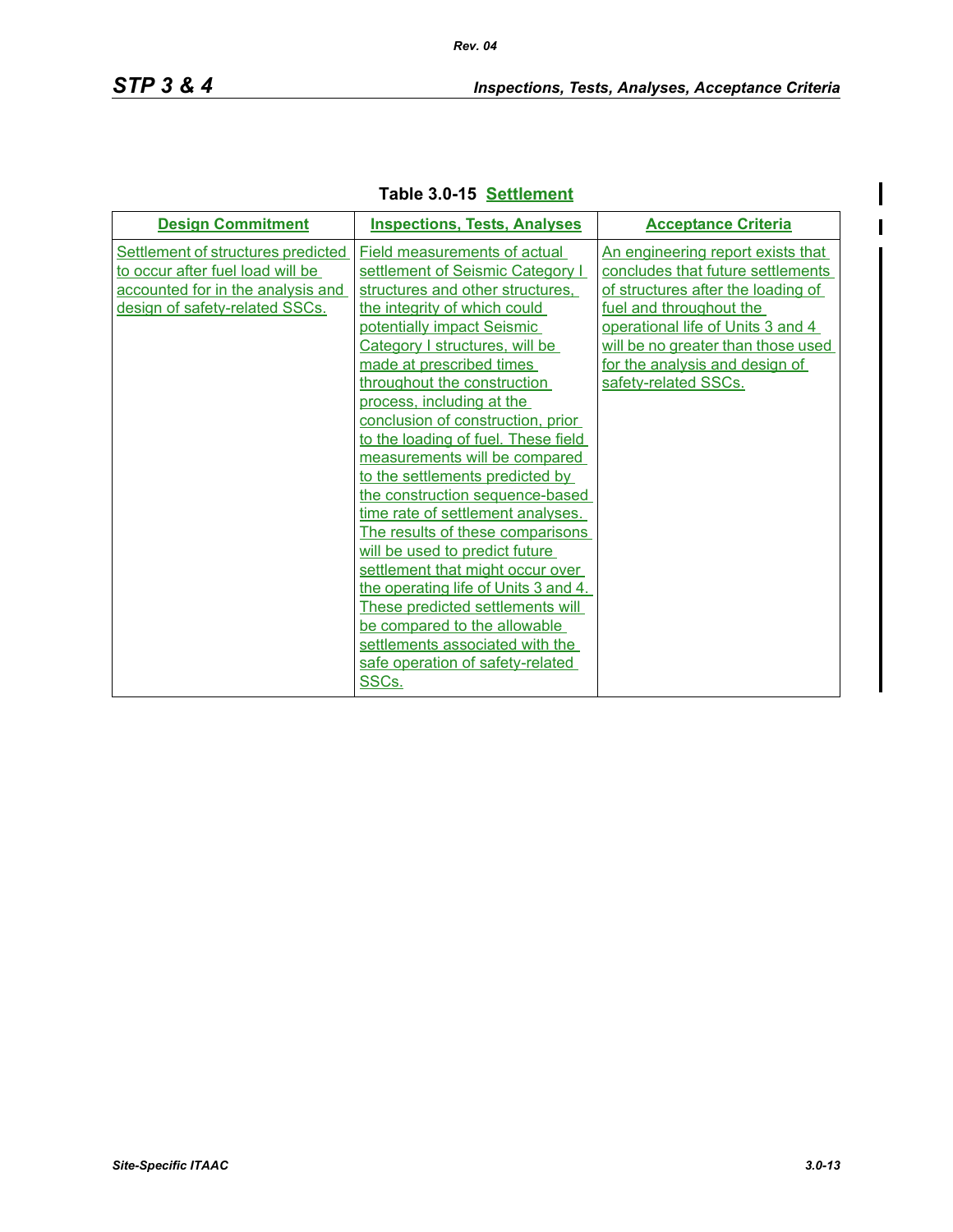$\mathsf{l}$ 

|                                                                                                                                                                                                                                                                                                                                    | <b>Inspections, Tests,</b>                                                                                                                                                                                                                                                                                             |                                                                                                                                                                                                                                                                                                                                  |
|------------------------------------------------------------------------------------------------------------------------------------------------------------------------------------------------------------------------------------------------------------------------------------------------------------------------------------|------------------------------------------------------------------------------------------------------------------------------------------------------------------------------------------------------------------------------------------------------------------------------------------------------------------------|----------------------------------------------------------------------------------------------------------------------------------------------------------------------------------------------------------------------------------------------------------------------------------------------------------------------------------|
|                                                                                                                                                                                                                                                                                                                                    |                                                                                                                                                                                                                                                                                                                        |                                                                                                                                                                                                                                                                                                                                  |
| <b>Design Requirement</b><br><u>1. Systems, structures,</u><br>and components, that are<br>required to be functional<br>during and following an<br>SSE, shall be protected<br>against or qualified to<br>withstand the dynamic<br>and environmental effects<br>associated with<br>postulated failures in<br>Seismic Category I and | <b>Analyses</b><br>Inspections of the<br>1.<br><b>Pipe Break Analysis</b><br>Report will be conducted.<br>Pipe break events<br>involving high-energy<br>piping systems are<br>analyzed for the effects of<br><u>pipe whip, jet</u><br>impingement, flooding,<br>room pressurization, and<br>other temperature effects. | <b>Acceptance Criteria</b><br>1. A Pipe Break<br><b>Analysis Report exists for</b><br>the as-designed plant<br>and concludes that for<br>each postulated piping<br>failure, the reactor can be<br>shut down safely and<br>maintained in a safe, cold<br>shutdown condition<br>without offsite power.<br>The report documents the |
| NNS piping systems.<br><b>Each postulated piping</b><br>failure shall be<br>documented in the Pipe<br><b>Break Analysis Report.</b>                                                                                                                                                                                                | Pipe break events<br>involving moderate-<br>energy piping systems<br>are analyzed for wetting<br>from spray, flooding, and<br>other environmental<br>effects.                                                                                                                                                          | analysis to determine<br>where protection features<br>are necessary to mitigate<br>the consequences of a<br>pipe break.                                                                                                                                                                                                          |

## **Table 3.0-16 Pipe Break Analysis Report for the As-designed Plant**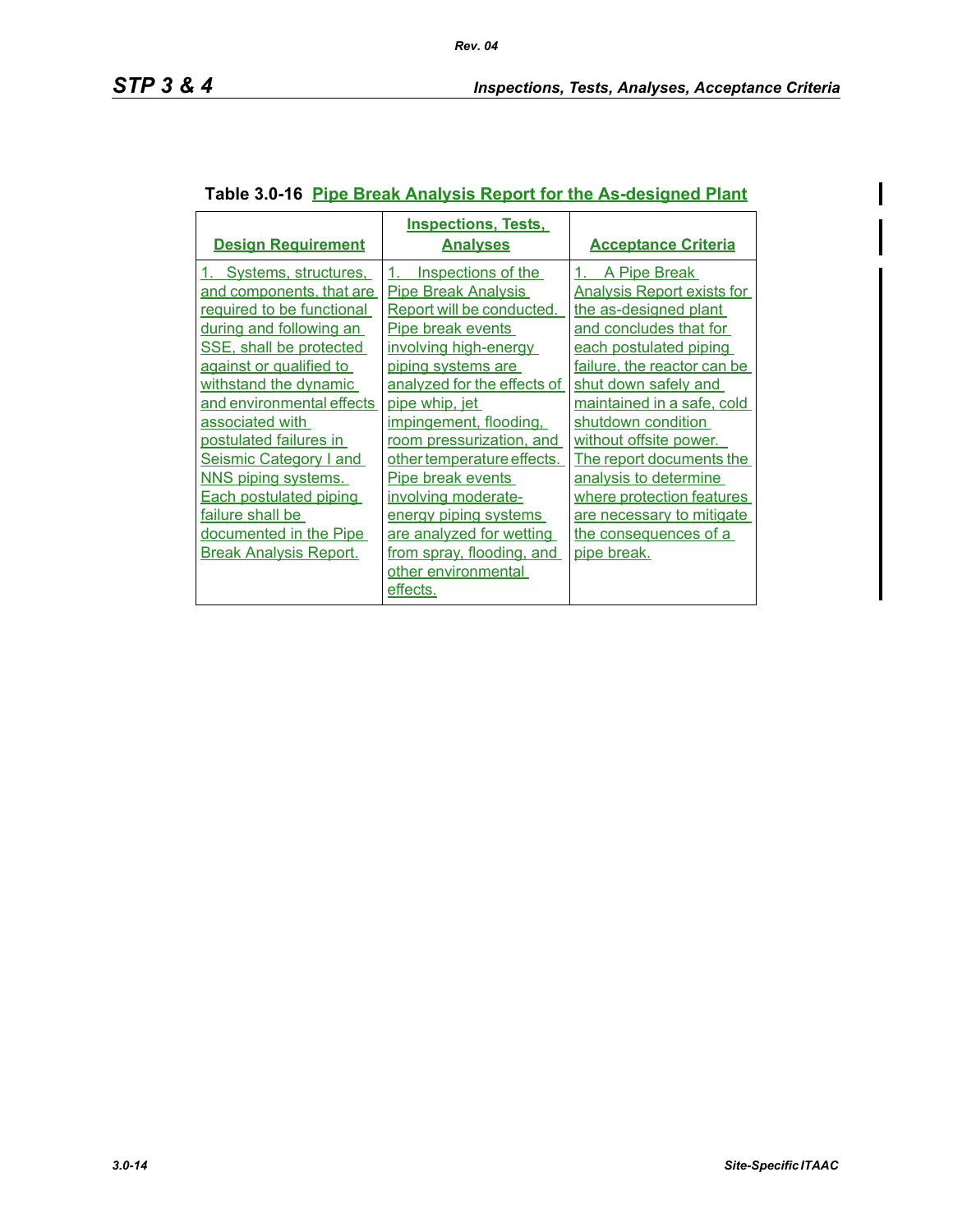ı

| <b>Design Requirement</b>                                                                                                                                                                                                                                                                                                                                                                    | <b>Inspections, Tests.</b><br><b>Analyses</b>                                                                                                                                                                                  | <b>Acceptance Criteria</b>                                                                                                                                                                                                                                                                                                                                              |
|----------------------------------------------------------------------------------------------------------------------------------------------------------------------------------------------------------------------------------------------------------------------------------------------------------------------------------------------------------------------------------------------|--------------------------------------------------------------------------------------------------------------------------------------------------------------------------------------------------------------------------------|-------------------------------------------------------------------------------------------------------------------------------------------------------------------------------------------------------------------------------------------------------------------------------------------------------------------------------------------------------------------------|
| 1. (a) The Diesel<br><b>Generator Fuel Oil</b><br><b>Storage Vaults are</b><br>classified as Seismic<br>Category I. These vaults<br>are designed and<br>constructed to<br>accommodate the<br>dynamic and static<br>loading conditions<br>associated with the<br>various loads and load<br>combinations which form<br>the structural design<br>basis. The loads are<br>those associated with: | 1. (a) A structural<br>analysis will be<br>performed to reconcile as<br>built data with the<br>structural design basis as<br>defined in the Design<br>Requirement.<br>1. (b) An inspection of the<br>vaults will be performed. | 1. (a) A structural<br>analysis report exists<br>which concludes that the<br>as-built Diesel Generator<br><b>Fuel Oil Storage Vaults</b><br>are able to withstand the<br>design basis loads as<br>defined in the Design<br>Requirement.<br>1. (b) The vaults have no<br>unprotected openings<br>that would permit external<br>flooding to penetrate into<br>the vaults. |
| i. Natural phenomena-<br>wind, floods, tornadoes<br>(including tornado<br>missiles), earthquakes,<br>rain and snow.                                                                                                                                                                                                                                                                          |                                                                                                                                                                                                                                |                                                                                                                                                                                                                                                                                                                                                                         |
| ii. Internal events-floods,<br>pipe breaks and missiles.                                                                                                                                                                                                                                                                                                                                     |                                                                                                                                                                                                                                |                                                                                                                                                                                                                                                                                                                                                                         |
| iii. Normal plant<br>operation-live loads, dead<br>loads and temperature<br>effects.                                                                                                                                                                                                                                                                                                         |                                                                                                                                                                                                                                |                                                                                                                                                                                                                                                                                                                                                                         |
| 1. (b) Any access<br>opening in the vaults<br>below the flood level will<br>be protected from<br>external flooding with<br>flood protection features.                                                                                                                                                                                                                                        |                                                                                                                                                                                                                                |                                                                                                                                                                                                                                                                                                                                                                         |

## **Table 3.0-17 Diesel Generator Fuel Oil Storage Vaults**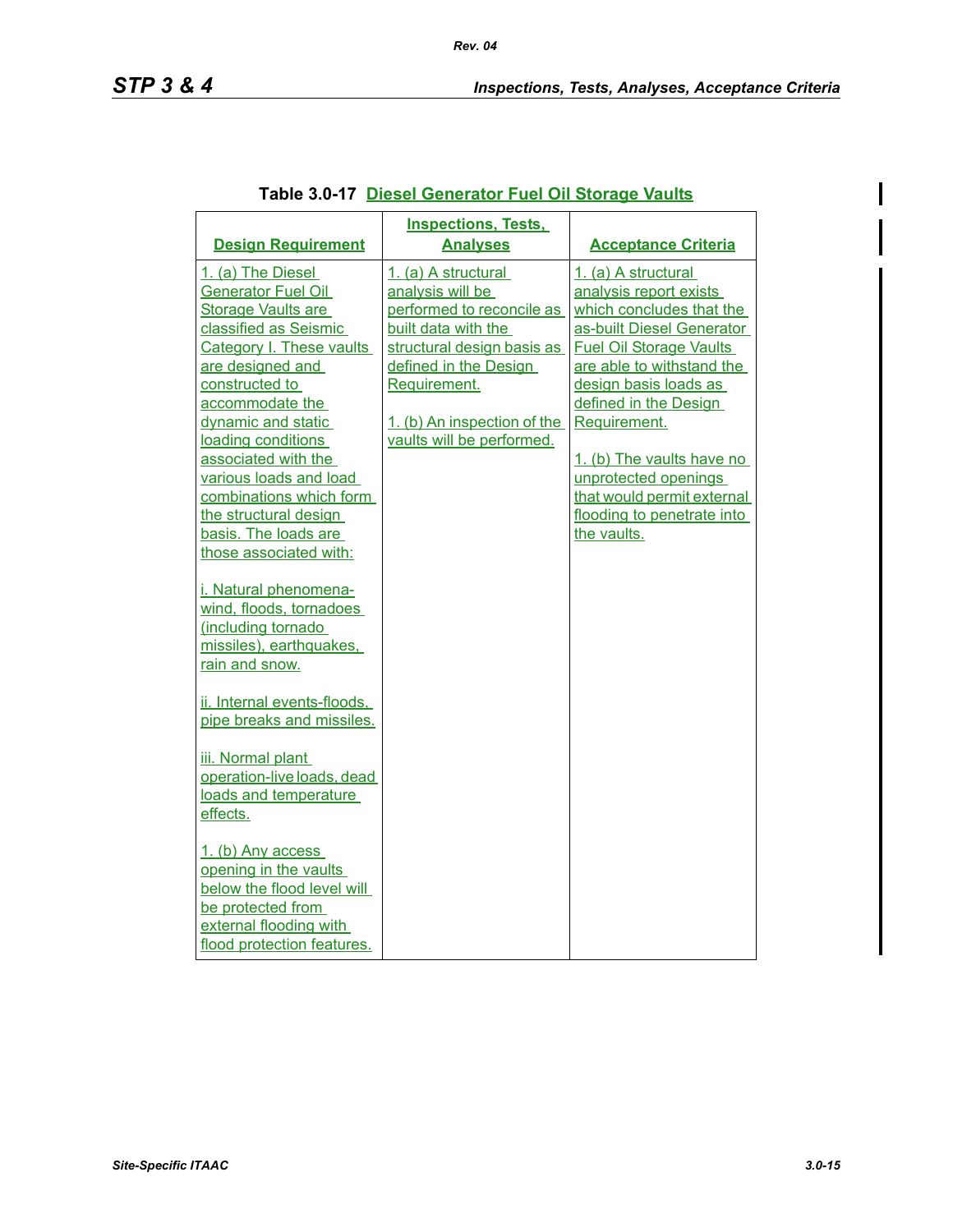